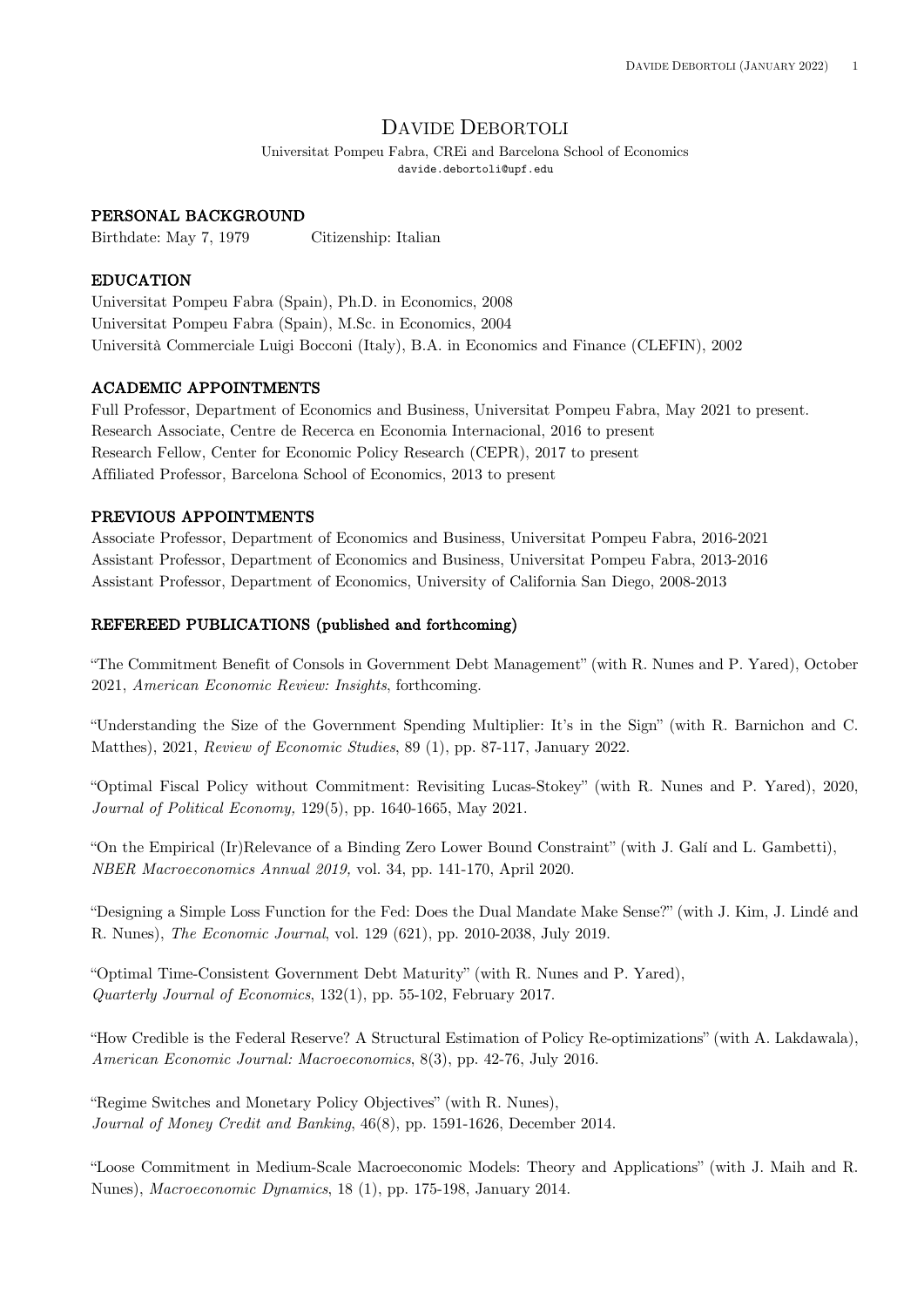"Lack of Commitment and the Level of Debt" (with R. Nunes), *Journal of the European Economic Association*, 11(5), pp. 1054-1078, October 2013.

"Fiscal Policy under Loose Commitment," (with R. Nunes), *Journal of Economic Theory*, 45(3), 1005-1032, May 2010.

# OTHER PUBLICATIONS

Comment on "Redesigning EU Fiscal Rules: From Rules to Standards" (by O. Blanchard, A. Leandro and J. Zettelmeyer), *Economic Policy,* 36 (106), p. 195-236, April 2021.

"Can Government Spending Help To Escape Recessions?" (with R. Barnichon and C. Matthes), *Federal Reserve Bank of San Francisco Economic Letter*, February 2021.

Comment on "Boosting Fiscal Space: The Roles of GDP-Linked Debt and Longer Maturities" (by J.I. Kim and J.D. Ostry), *Economic Policy,* 35 (104), pp. 587-634, October 2020.

Comment on "The Fiscal-Monetary Policy Mix in the Euro Area: Challenges at the Zero Lower Bound" (by Athanasios Orphanides), *Economic Policy*, 35 (103), pp. 461–517, July 2020.

On Linear-Quadratic Approximations (with R. Nunes), 2007, MPRA Paper 544, University Library of Munich, Germany.

# WORKING PAPERS

Idiosyncratic Income Risk and Aggregate Fluctuations (with J. Galí), January 2022, CEPR DP16824.

Asymmetric Effects of Monetary Policy Easing and Tightening (with M. Forni, L. Gambetti, and L. Sala), July 2020, CEPR DP150005.

Monetary Policy with Heterogeneous Agents: Insights from TANK models (with J. Galí), 2018

Technological Change and the Decline of Public Investment (with P. Gomes), 2015

# PROFESSIONAL ACTIVITIES

| Associate Editor | The B.E. Journal of Macroeconomics, 2014-2019                                                                                                           |
|------------------|---------------------------------------------------------------------------------------------------------------------------------------------------------|
|                  | Economic Policy, Panel Committee Member 2018-2021                                                                                                       |
| Referee          | American Economic Review, Quarterly Journal of Economics, Review of Economic<br>Studies, Journal of Political Economy, Journal of the European Economic |
|                  | Association, Economic Journal, Journal of Economic Theory, Journal of Monetary                                                                          |
|                  | Economics, Journal of International Economics, Journal of Public Economics,                                                                             |
|                  | Journal of Money Credit and Banking, Review of Economic Dynamics, Journal of                                                                            |
|                  | Economic Dynamics and Control, Economic Theory, Macroeconomic Dynamics,                                                                                 |
|                  | European Economic Review, Journal of Development Economics, Economic Letters,                                                                           |
|                  | Economic Policy, Economic Inquiry, The B.E. Journal of Macroeconomics, New                                                                              |
|                  | Zealand Economic Papers                                                                                                                                 |
| Evaluation       | Spanish Ministry of Science, Innovation and University                                                                                                  |
| Committees       | Social Sciences and Humanities Research Council of Canada                                                                                               |
|                  | Italian Agency for University Research Evaluation (ANVUR)                                                                                               |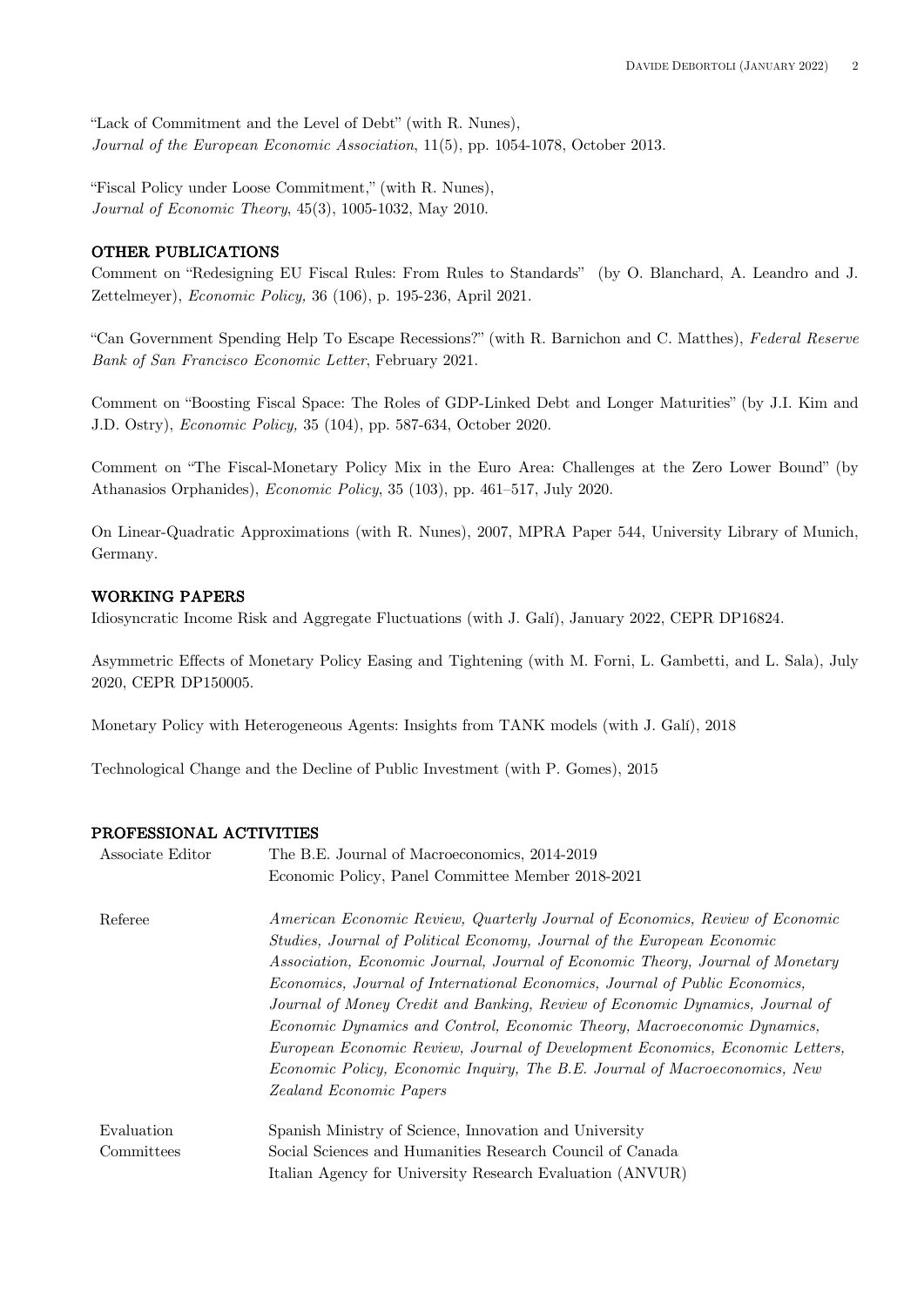| Scientific Committees | Annual Meeting of the European Economic Association, 2017 - present |
|-----------------------|---------------------------------------------------------------------|
|                       | Annual Meeting of the Society for Economic Dynamics, 2014           |
|                       |                                                                     |
| Visiting Positions    | Università Bocconi, Milan, Spring 2012, Fall 2021                   |
|                       | CREI, Barcelona, November 2012                                      |
|                       | Norges Bank, December 2007 and June 2009                            |

# GRANTS AND FELLOWSHIPS

Spanish Ministry of Economy and Competitiveness Grant (PID2020-116268GB-I00, co-P.I.), 2021-2023 Wim Duisenberg Fellowship, European Central Bank, 2020 "La Caixa" Research Grant on Socioeconomic Wellbeing, 2018-2020 Ramon y Cajal Fellowship, Spanish Ministry of Economy and Competitiveness, 2018-2023 Spanish Ministry of Economy and Competitiveness Grant (ECO2017-82596-P, P.I. J. di Giovanni), 2018-2020 European Commission Horizon 2020 Grant (ADEMU Network, P.I. Ramon Marimon), 2015-2018 Spanish Ministry of Economy and Competitiveness Grant (ECO2014-55555-P, P.I. Marta Reynal), 2015-2017 European Commission Marie-Curie IIF Fellowship (MONFISCPOL, main researcher), 2015-2017 European Commission-UPF Marie Curie COFUND Fellowship, 2013-2014 Hellman Foundation Fellowship, 2011 Spanish Ministry of Science Grant (P.I. Albert Marcet), 2009-2013 Graduate Scholarship, Generalitat de Catalunya (AGAUR), 2003-2006 Scholarship of Merit, Università Bocconi, 2001

# OTHER QUALIFICATIONS AND AWARDS

Italian National Scientific Qualification as Full Professor of Economics (13/A1), 2018-2024 Undergraduate Teaching Quality Award, Universitat Pompeu Fabra, 2018 Accreditation of Research, Agency for the Quality of the Catalan University System (AQU), 2017 Teaching Award for Graduate Core Courses, Dept. of Economics, University of California San Diego, 2010

# TEACHING EXPERIENCE

| Graduate:     | Numerical Methods for Macroeconomics (UPF, 2013 to present, and Univ. of Leipzig, 2017),<br>Monetary Policy (BSE, 2015, 2018, 2019), Core Macroeconomics (UCSD, 2009-2013), Topics<br>in Macroeconomics (UCSD, 2009-2013 and Univ. of Milan-Bicocca, 2010) |
|---------------|------------------------------------------------------------------------------------------------------------------------------------------------------------------------------------------------------------------------------------------------------------|
| Undergraduate | Intermediate Macroeconomics (UPF, 2013 to present; UCSD, 2008-2013), Topics in Macro<br>(UPF, 2016)                                                                                                                                                        |
| Professional: | Unconventional Monetary Policy (BSE, 2015), Numerical Methods for Fiscal and Monetary<br>Policy Analysis (BSE Summer School, 2017 and 2018 and Dutch National Bank, 2018)                                                                                  |

# INVITED SEMINARS AND CONFERENCES

#### *Invited Seminars*

LSE, Bocconi, Oxford, Mannheim, CREI, Toulouse, Ente Einaudi, Paris School of Economics, CEMFI, Univ. Zürich, CREST-Polytechnique, Humboldt Berlin, Univ. of Cologne, CERGE-EI Prague, Univ. Bern, IHS Vienna, Edinburgh, Glasgow, Lancaster, Surrey, Univ. of Oslo, Universidad Carlos III, Univ. Autónoma de Barcelona, Univ. de Vigo, Nova Lisbon, Collegio Carlo Alberto, Univ. di Milano-Bicocca, Univ. di Bologna, Univ. di Padova, UC San Diego, UC Davis, UC Irvine, UC Riverside, UC Santa Cruz, Federal Reserve Board, European Central Bank, Bank of England, Banque de France, Bank of Canada, Banco de España, Norges Bank, Banca d'Italia, Federal Reserve of San Francisco, Federal Reserve of New York, Federal Reserve of Boston.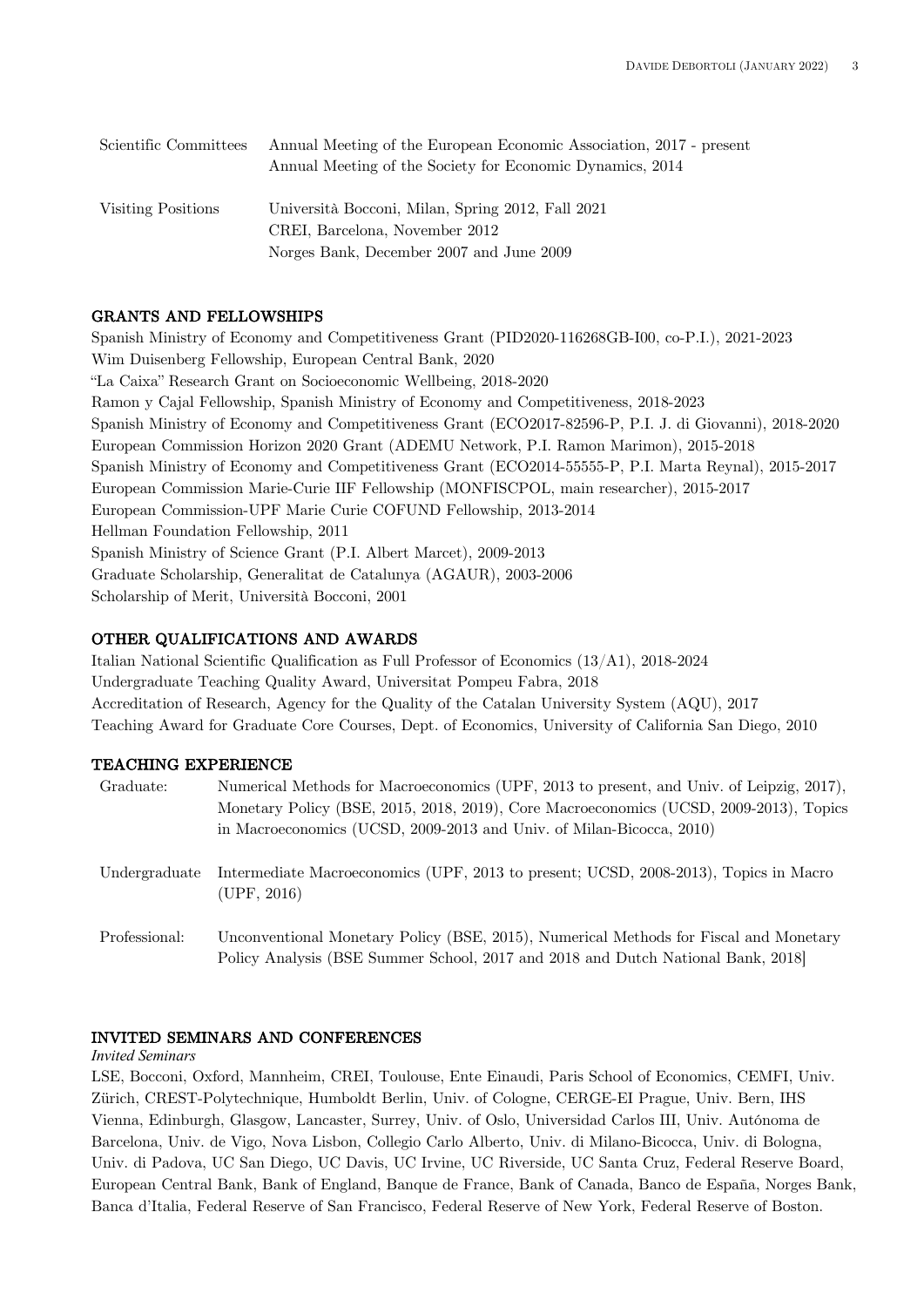#### *Presentations in Conferences*

Annual meeting of the European Economic Association, Online Event, August 2021 (discussant) Annual meeting of the Society for Economic Dynamics, Minneapolis, June 2021 CEPR Economic Policy Panel Meeting, Online Event, October 2020 (discussant) World Congress of the Econometric Society, Online Event, August 2020 Bundesbank DSGE Macro Workshop, Frankfurt, October 2019 (discussant) CEPR Economic Policy Panel Meeting, Helsinky, October 2019 (discussant) Conference in Honor of Francesco Giavazzi, Università Bocconi, Milan, September 2019 CIMS DSGE Modelling Conference, University of Surrey, Guildford (UK), September 2019 (Keynote) SciencesPo Summer Workshop in Macro/Finance, Paris, June 2019 NBER Macroeconomics Annual 2019 Conference, Cambridge MA, April 2019 CEPR Economic Policy Panel Meeting, Tallinn, April 2019 (discussant) ECB/CEPR Workshop "Household Heterogeneity in Macroeconomics," Frankfurt, December 2018 National Bank of Belgium's Biennial Conference, October 2018 (discussant) Swiss National Bank Research Conference, Zurich, September 2018 (discussant) NBER Summer Institute, Economic Fluctuations and Growth, July 2018 Shanghai Macroeconomic Workshop, June 2018 CEPR European Summer Symposium in International Macroeconomics, Oslo, May 2018 (discussant) International Research Forum on Monetary Policy (IRFMP), Board of Governors, Washington DC, March 2018 Conference "Economic Policy Challenges Ten Years After the Crisis", IMF, Washington DC, March 2018 Fiscal Policies and Sovereign Debt Conference, Banque de France, December 2017 (discussant) Heterogeneity and Business Cycles Conference, Danmarks Nationalbank, Copenhagen, October 2017 XII REDg workshop, IAE-CSIC, Barcelona, September 2017 NBER Summer Institute, Impulse and Propagation Mechanisms, July 2017 BSE 10th anniversary workshop, Barcelona, March 2017 ADEMU conference on Fiscal Policy in Times of Crisis, Barcelona, March 2017 (discussant) Trans-Pyrenean Macro Workshop, Andorra, March 2017 Rethinking Inflation Targeting: New Directions for Monetary Policy, Norges Bank, September 2016 BSE Summer Forum, Information Frictions and Macroeconomic Uncertainty, June 2016 (discussant) XVIII Inflation Targeting Conference, Banco Central do Brasil, May 2016 CEPR–International Macro and Finance meeting, Cambridge (UK), April 2016 (discussant) NBER Summer Institute, Macroeconomics Within and Across Borders, July 2015 NBER International Seminar on Macroeconomics, Zurich, June 2015 (discussant) BSE Summer Forum, International Capital Flows, June 2015 (discussant) Hong Kong University of Science and Technology (HKUST) Workshop on Macroeconomics, June 2015 CEPR European Summer Symposium in International Macroeconomics, Tarragona, May 2015 Trans-Pyrenean Macro Workshop, Andorra, March 2015 CREI-CEPR Workshop on Macroeconomics of Global Interdependence, October 2014 (discussant) Joint French Macro Workshop, Banque de France, December 2014 Annual meeting of the Society for Economics Dynamics, Toronto, July 2014 NBER – EFSF Workshop on Methods and Application for DSGE Models, Philadelphia, October 2013 CEPR – Magyar Nemzeti Bank 12th Macroeconomic Policy Research Workshop, Budapest, September 2013 Annual meeting of the Society for Economic Dynamics, Seoul, June 2013 MacroDynamics Workshop, Vigo, June 2013 Annual meeting of the Society for Economic Dynamics, Limassol, June 2012 Workshop on Macroeconomic Dynamics, Bologna, December 2011 Simpósio de Analisis Economico, Malaga, December 2011 Annual meeting of the Society for Economic Dynamics, Ghent, June 2011 Computing in Economics and Finance, San Francisco, June 2011 NBER Summer Institute, Political Economy and Public Finance, July 2010